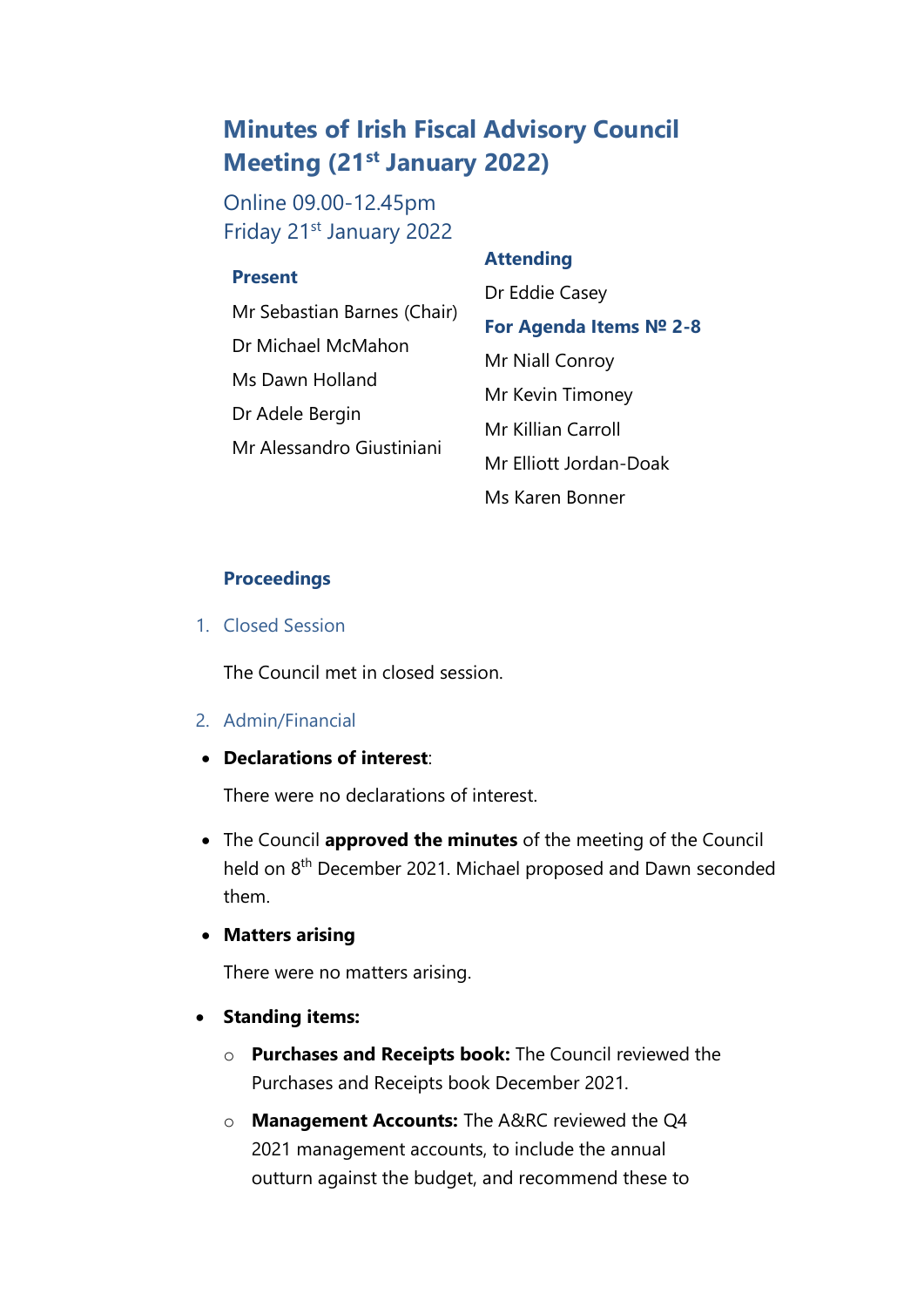the Council. The Council reviewed and approved the Q4 2021 management accounts.

- o **Recruitment Update:** Recruitment for two temporary posts lasting up to twelve weeks for the Summer Internship Programme 2022 will commence shortly.
- o The Council received seven **Parliamentary Questions** since the last meeting.
- o **FOI Update**: The Council received no FOI requests since the last meeting.
- o **Audit and Risk Committee Minutes**.

The A&RC reviewed the Q4 2021 Management Accounts, to include the annual outturn against the budget, electronically and recommend these to the Council. The next A&RC meeting is scheduled for Wednesday 16 February 2022.

- o **Risk Register:** The Risk Policy and the Risk Register sections are reviewed annually by the A&RC and recommendations made to the Council in this regard. An update will be provided after the next A&RC meeting.
- o **Info Security/GDPR:** There were no matters to report.
- o **EU IFIs**

Sebastian provided an overview of recent EU IFI activity.

o **Recent and Forthcoming Meetings:**

## **Recent**:

- Council appeared before the Oireachtas Budgetary Oversight Committee on 8 December 2021.
- Presentation to the EU IFIs on its Testing Output Gaps paper.

## **Forthcoming:**

- EU IFI meeting online over  $3<sup>rd</sup> - 4<sup>th</sup>$  February 2022.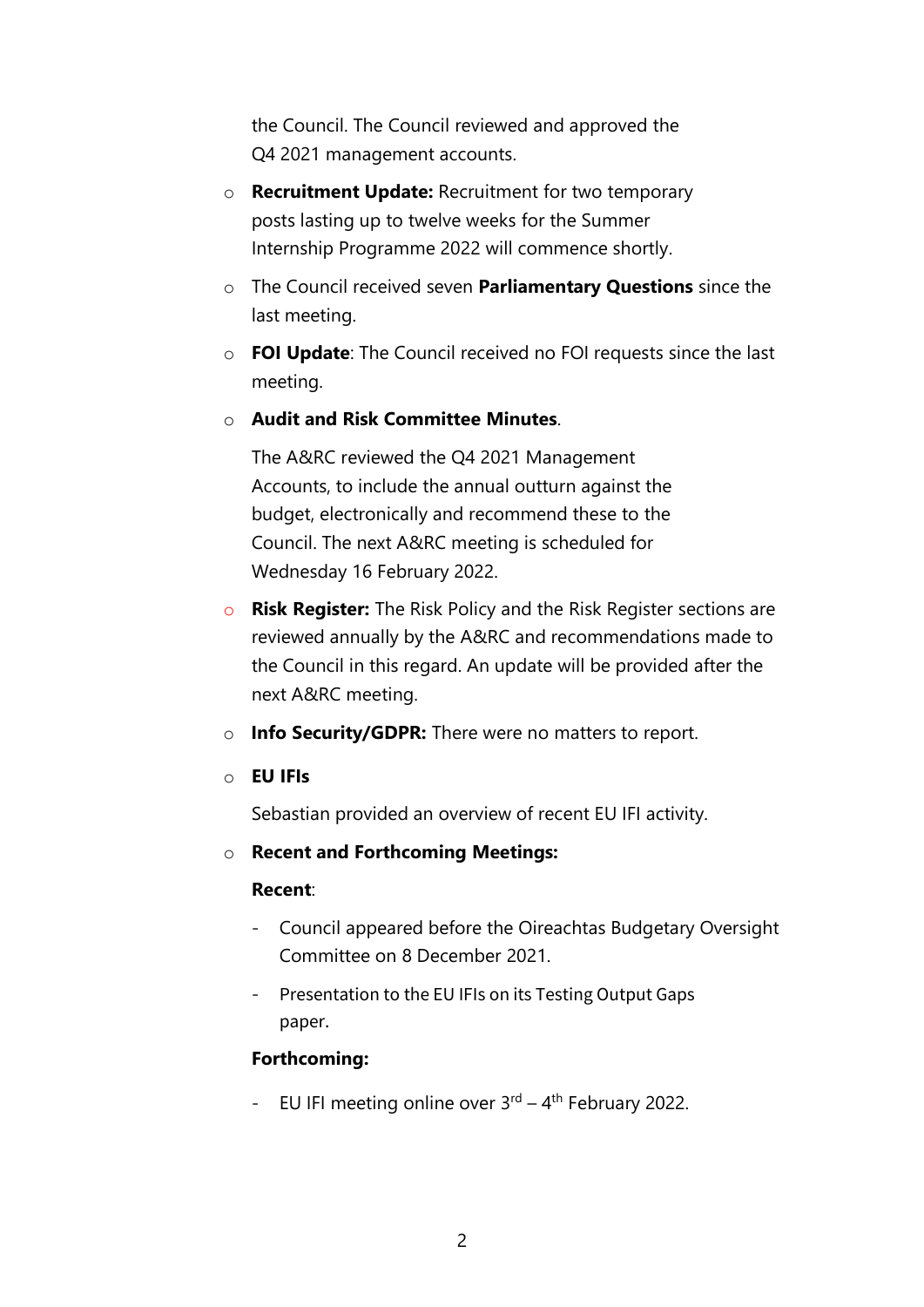- Fiscal Council's 6th annual "Path for the Public Finances" conference: delivered online on 7th – 8th of February over two afternoons (2pm–4pm).
- Irish Economic Association Annual Conference 2022. Limerick 5 & 6 May 2022.
- OECD Network of Parliamentary Budget Officials and Independent Fiscal Institutions Annual Network meeting tbc
- Forthcoming Council Meetings Q1 2022 @ 9.00am: 25 February, 21 March (benchmarks call), 30 March
- Forthcoming Audit & Risk Meetings 2022 @ 9.30am: 16 February, 20 April, 20 July, mid-Sep and 16 November

## o **Communication**

An overview was provided in respect of recent activity and potential communication opportunities discussed.

## 3. Conference Plans

The Council discussed the outline of the programme for the Fiscal Council's 6<sup>th</sup> Path for the Public Finances Conference which will take place over two afternoons on 7-8<sup>th</sup> February 2022. The theme will be ramping up public investment and getting better value for money.

## 4. OECD Review Implementation

The Council discussed progress on the implementation of recommendations arising out of the OECD review, as follows:-

o Budget, governance, and access to information

Sebastian provided an update on discussions in respect of progressing the recommendations requiring legislation change.

o Fiscal MoU

A draft of Fiscal MoU was circulated and discussed, the feedback from the Council will be incorporated into a further draft for consideration.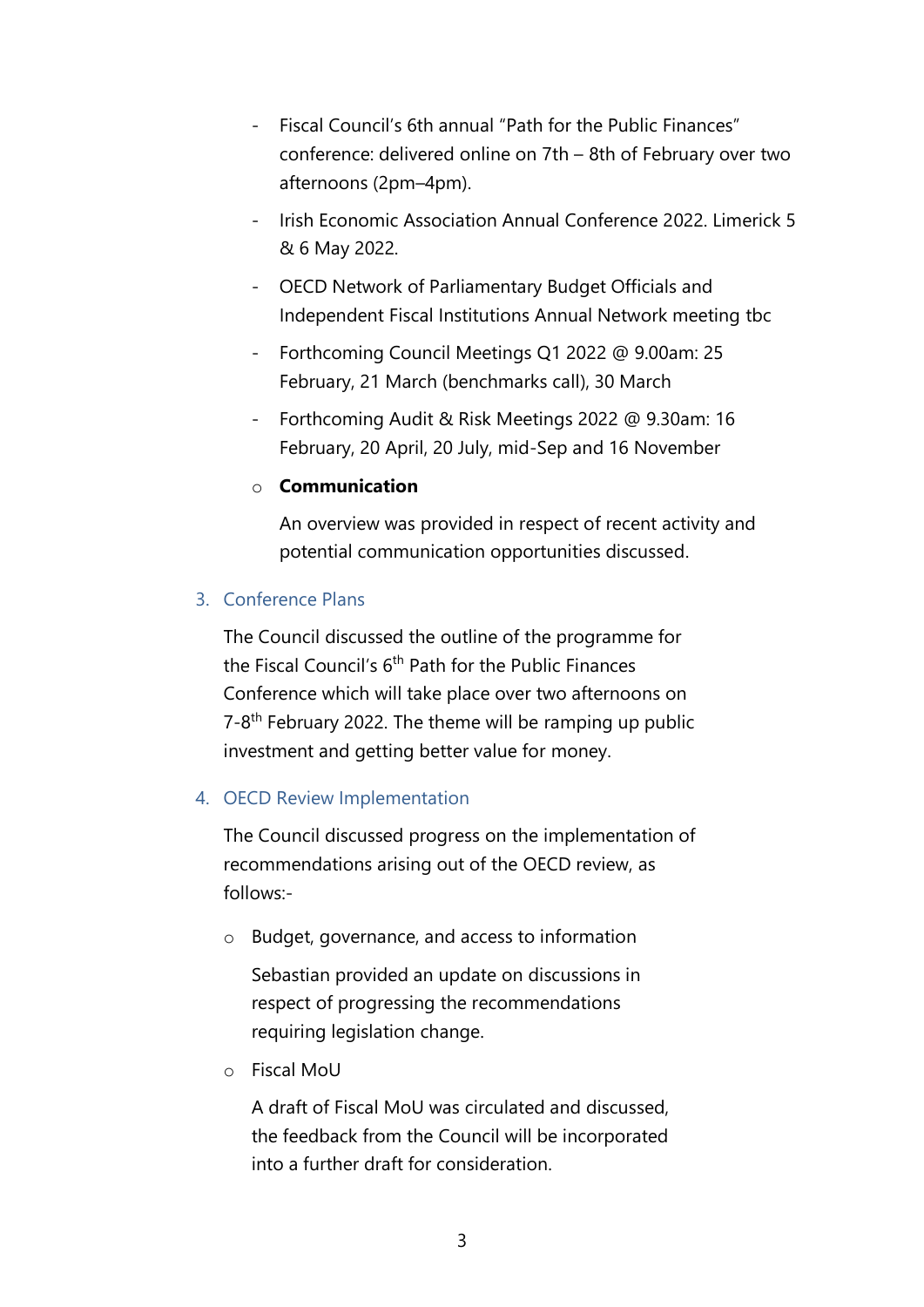o Draft Statement of Data Needs

The draft Statement of Data Needs was reviewed and discussed and feedback provided. An update will be provided on progress on the daft at the next meeting.

## 5. Online content

o Fiscal Monitor dashboard

Elliott brought the Council through the 'Fiscal Monitor Xtra' a proposed dynamic analysis of the monthly Fiscal Monitor which it is planned to release expeditiously on the same day.

o Macro-fiscal dashboard

Kevin gave an overview of progress and highlighted some considerations for the Macro-fiscal dashboard. The Council discussed these and provided feedback for incorporation.

## 6. GNI\* paper

Kevin gave an overview of progress on the GNI\* paper to include the production approach, methodologies and an outline of the next steps.

## 7. Other Work plans

An update was provided on current work plans to include the Climate change analytical note, the ten-year paper and CT analysis approaches. Potential dates were discussed for a seminar to coincide with the release of the Long-run tax and spending papers. In addition, it is panned to release the summer internship project on mapping the General Government Universe.

## 8. AOB

There was no other business. The next meeting of the Council is scheduled for 25 February 2022.

Signed: